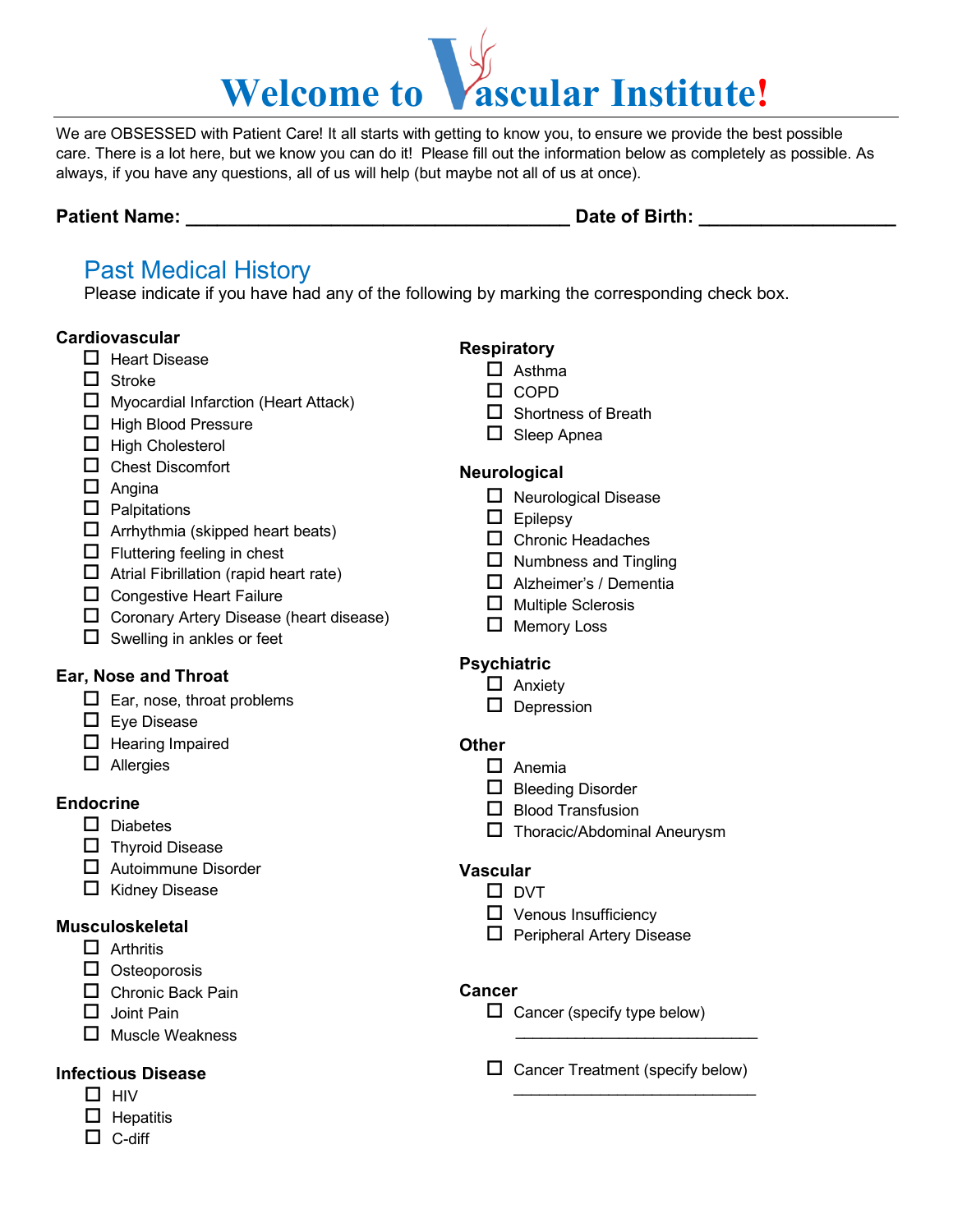# Past Surgical History

Please indicate if you have had any of the following by marking the corresponding check box.

| <b>Cardiac Surgery</b><br>$\Box$ Heart Bypass<br>$\Box$ Heart Stents<br>$\Box$ Pacemaker<br>$\Box$ Cardioversion<br>$\Box$ Mitral Valve Replacement<br>$\Box$ Other Cardiac Surgery:                                                                                                               | *Woman Only<br>$\Box$ Hysterectomy<br>$\Box$ Lumpectomy / Mastectomy<br><b>Vascular</b><br>$\Box$ Carotid Surgery<br>$\Box$ Aneurysm Surgery<br>$\Box$ Angioplasty/Stents<br>$\Box$ Amputation<br>$\Box$ Vein Ablation                               |
|----------------------------------------------------------------------------------------------------------------------------------------------------------------------------------------------------------------------------------------------------------------------------------------------------|------------------------------------------------------------------------------------------------------------------------------------------------------------------------------------------------------------------------------------------------------|
| <b>Musculoskeletal Surgery</b><br>$\Box$ Orthopedic Surgery<br>$\Box$ Back Surgery<br>$\Box$ Shoulder Surgery<br>$\Box$ Foot Surgery<br>$\Box$ Knee Surgery<br><b>Genitourinary Surgery</b><br>$\Box$ Genitourinary Surgery<br>$\Box$ Renal Surgery<br>$\Box$ Prostate Surgery<br>$\Box$ Vasectomy | $\Box$ Other Vascular Surgery:<br><b>Gastrointestinal Surgery</b><br>$\Box$ Gastrointestinal Surgery<br>$\Box$ Ulcer Surgery<br>$\Box$ Appendectomy<br>$\Box$ Colectomy<br>$\Box$ Cholecystectomy<br>$\Box$ Hernia Surgery<br><b>Other Surgeries</b> |
| <b>Social Use</b>                                                                                                                                                                                                                                                                                  |                                                                                                                                                                                                                                                      |
| Do you smoke cigarettes or e-cigarettes ("vape")?                                                                                                                                                                                                                                                  | $\Box$ No $\Box$ Yes                                                                                                                                                                                                                                 |
| If so, how many packs a day or week? ____________________How many cigarettes a day? _________                                                                                                                                                                                                      |                                                                                                                                                                                                                                                      |
| If applicable, at what age did you start?                                                                                                                                                                                                                                                          | At what age did you stop?                                                                                                                                                                                                                            |
| Do you drink alcohol? $\Box$ No<br>$\Box$ Yes                                                                                                                                                                                                                                                      |                                                                                                                                                                                                                                                      |
| How many drinks per day? _______                                                                                                                                                                                                                                                                   |                                                                                                                                                                                                                                                      |
| How many drinks monthly?<br>2 to 4 times a month: _____<br>3 to 4 times a week: $\frac{1}{2}$<br>4 or more times a week: ____                                                                                                                                                                      |                                                                                                                                                                                                                                                      |
| Do you use recreational drugs? $\Box$ No<br>$\Box$ Yes                                                                                                                                                                                                                                             |                                                                                                                                                                                                                                                      |
|                                                                                                                                                                                                                                                                                                    |                                                                                                                                                                                                                                                      |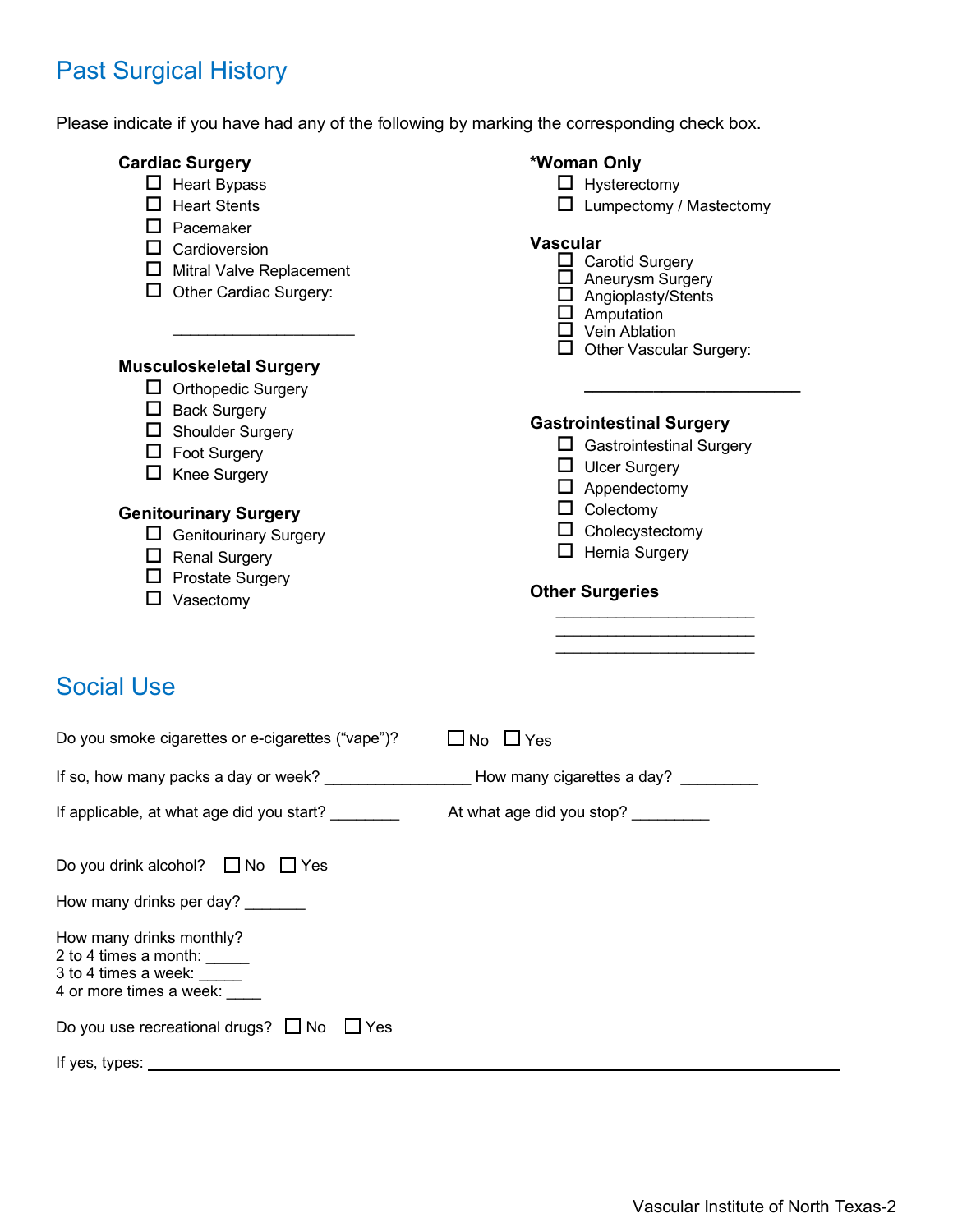# Family Medical History

If you have a family history of any of the following, please indicate which family member in the space provided.

|               |                         | <b>Respiratory</b> |                               |
|---------------|-------------------------|--------------------|-------------------------------|
| <b>Cancer</b> |                         |                    | $\Box$ Asthma:                |
|               | Colon Cancer:           |                    | Who?                          |
|               |                         |                    | $\Box$ Allergies:             |
|               | $\Box$ Lung Cancer:     |                    |                               |
|               |                         |                    |                               |
|               |                         |                    | $\Box$ COPD:                  |
|               | $\Box$ Ovarian Cancer:  |                    |                               |
|               |                         |                    |                               |
|               |                         |                    | <b>Psych/Social</b>           |
|               | $\Box$ Breast Cancer:   |                    | $\Box$ Psychiatric Problems:  |
|               |                         |                    |                               |
|               |                         |                    |                               |
|               | $\Box$ Skin Cancer:     |                    | $\Box$ Depression:            |
|               |                         |                    |                               |
|               |                         |                    |                               |
|               | $\Box$ Prostate Cancer: |                    | $\Box$ Substance Abuse:       |
|               |                         |                    |                               |
|               |                         | <b>Neurology</b>   |                               |
|               |                         |                    | $\Box$ Alzheimer's / Dementia |
|               | <b>Heart Disease</b>    |                    |                               |
|               | $\Box$ Heart Disease:   |                    | $\Box$ Neuropathy             |
|               |                         |                    |                               |
|               |                         |                    |                               |
|               | $\Box$ Stroke:          |                    |                               |
|               |                         | <b>Other</b>       |                               |
|               |                         |                    | $\Box$ Osteoporosis:          |
|               | $\Box$ CAD:             |                    |                               |
|               |                         |                    |                               |
|               |                         |                    | $\Box$ Anemia:                |
|               | $\Box$ Hypertension:    |                    |                               |
|               |                         |                    |                               |
|               |                         |                    | $\Box$ Arthritis:             |
|               | $\Box$ Hyperlipidemia:  |                    |                               |
|               |                         |                    |                               |
|               | <b>Diabetes/Renal</b>   |                    | Thyroid Disease:              |
|               | $\Box$ Diabetes:        |                    |                               |
|               |                         |                    |                               |
|               |                         | <b>Vascular</b>    |                               |
| ш             | Renal Disease:          |                    | $\Box$ Abdominal Aneurysm:    |
|               |                         |                    |                               |
|               |                         |                    |                               |
|               |                         |                    | $\Box$ Thoracic Aneurysm:     |
|               |                         |                    |                               |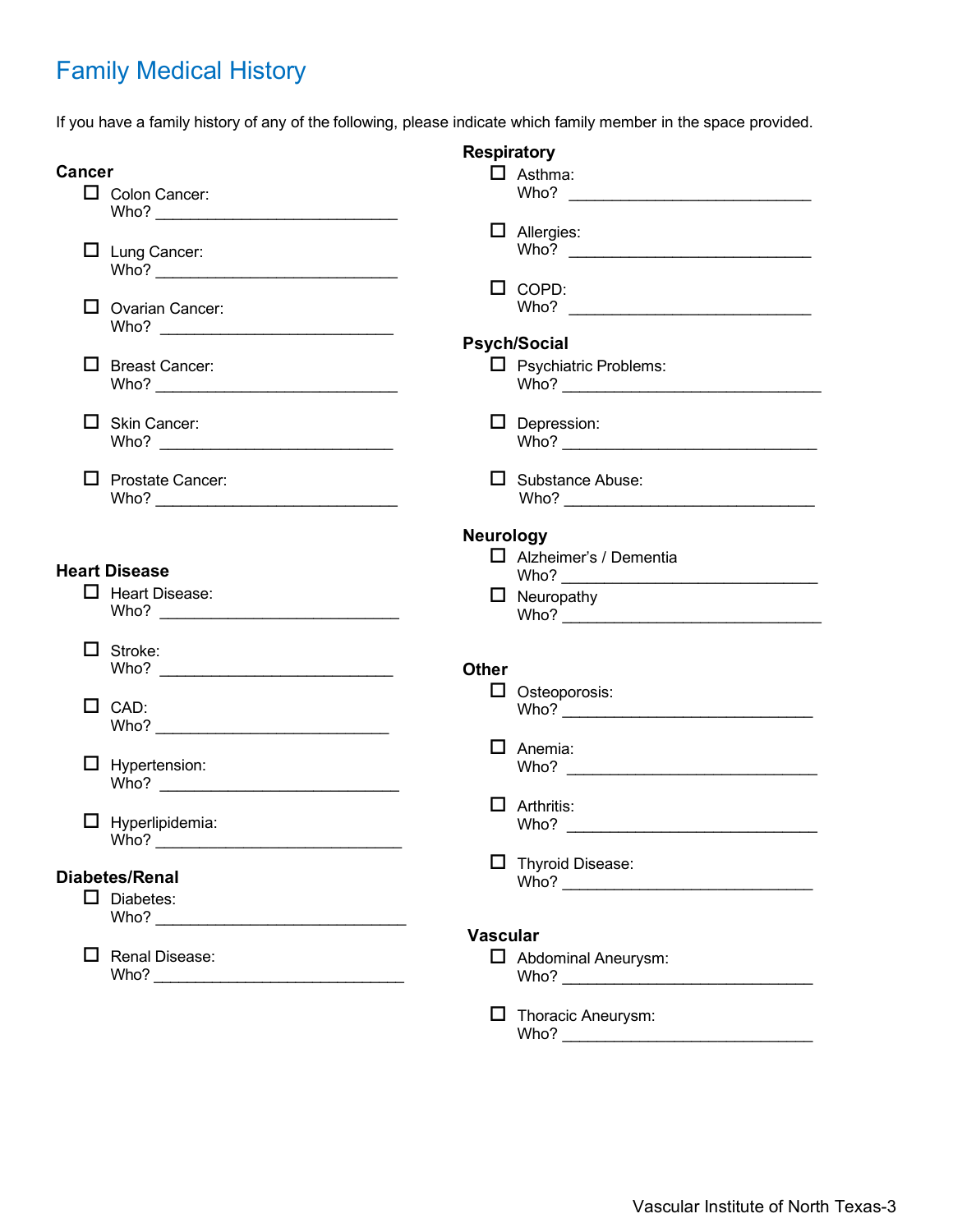# Patient Health Checklist

#### Please indicate whether you have experienced any of the following…

#### **General**

- $\Box$  Fever
- $\Box$  Chills
- □ Sweats
- **D** Anorexia
- $\Box$  Fatigue
- $\Box$  Malaise
- $\Box$  Weight loss

#### **ENT**

- $\Box$  Blurred vision
- $\Box$  Double vision
- Vision loss
- $\Box$  Cataracts
- $\Box$  Ear ringing
- $\square$  Diminished hearing
- $\Box$  Sore throat

#### **Cardiovascular**

- $\Box$  Chest discomfort
- $\square$  Chest pains
- $\Box$  Palpitations
- $\Box$  Skipped heartbeat
- $\Box$  Swelling in ankles or feet
- $\Box$  Fluttering feeling in chest

#### **Respiratory**

- $\Box$  Shortness of breath
- $\Box$  Chronic cough
- Asthma
- $\Box$  Wheezing

#### **Extremities**

- $\square$  Edema
- $\square$  Open ulcers
- □ Gangrene
- $\Box$  Discolored or blue skin

#### **Gastrointestinal**

- $\Box$  Indigestion
- $\Box$  Nausea
- $\square$  Vomiting
- D Diarrhea
- $\square$  Constipation
- $\Box$  Abdominal pain
- $\Box$  Ulcers
- $\Box$  Blood in stool

#### **Genitourinary**

- $\Box$  Loss of bladder
- $\Box$  Blood in urine
- $\square$  Burning when urinating
- $\Box$  Urinary frequency

#### **Musculoskeletal**

- $\Box$  Arthritis
- $\Box$  Back pain
- $\Box$  Joint pain
- 

#### **Skin**

- $\Box$  Skin rash
- 
- $\Box$  Dryness
- $\Box$  Lesion
- $\square$  Suspicious lesions
- $\Box$  Ulcer

#### **Neurological**

- $\Box$  Memory loss
- $\Box$  Seizures
- Vertigo
- □ Weakness
- $\Box$  Numbness/tingling
- $\Box$  Stroke

#### **Psychological**

- $\square$  Depression
- $\Box$  Anxiety
- $\Box$  Memory loss
- $\Box$  Unusual stress
- $\Box$  Mental disturbance

#### **Endocrine**

- $\Box$  Cold intolerance
- $\Box$  Heat intolerance
- $\square$  Excessive thirst
- $\Box$  Excessive hunger

#### **Hematology/Lymphatic**

- $\Box$  Breast mass/lump
- $\Box$  Enlarged lymph nodes
- $\Box$  Unexplained bruising

#### **Allergy/Immunologic**

- $\Box$  Hay fever
- $\square$  Dust/pollen allergies
- $\Box$  Persistent infections

#### **Infectious Disease:**

Exposed to or been recently diagnosed with… (circle one)

#### *C-diff (Clostridium difficile)*

| YES                             | NΟ |
|---------------------------------|----|
| Hepatitis                       |    |
| YES                             | NΟ |
| HIV                             |    |
| YES                             | NΟ |
| MRSA                            |    |
| YES                             | NΟ |
| If you circled YFS for any of t |    |

If you circled YES for any of the above, please explain:

- - $\square$  Muscle weakness

- - $\Box$  Itching
	-
	-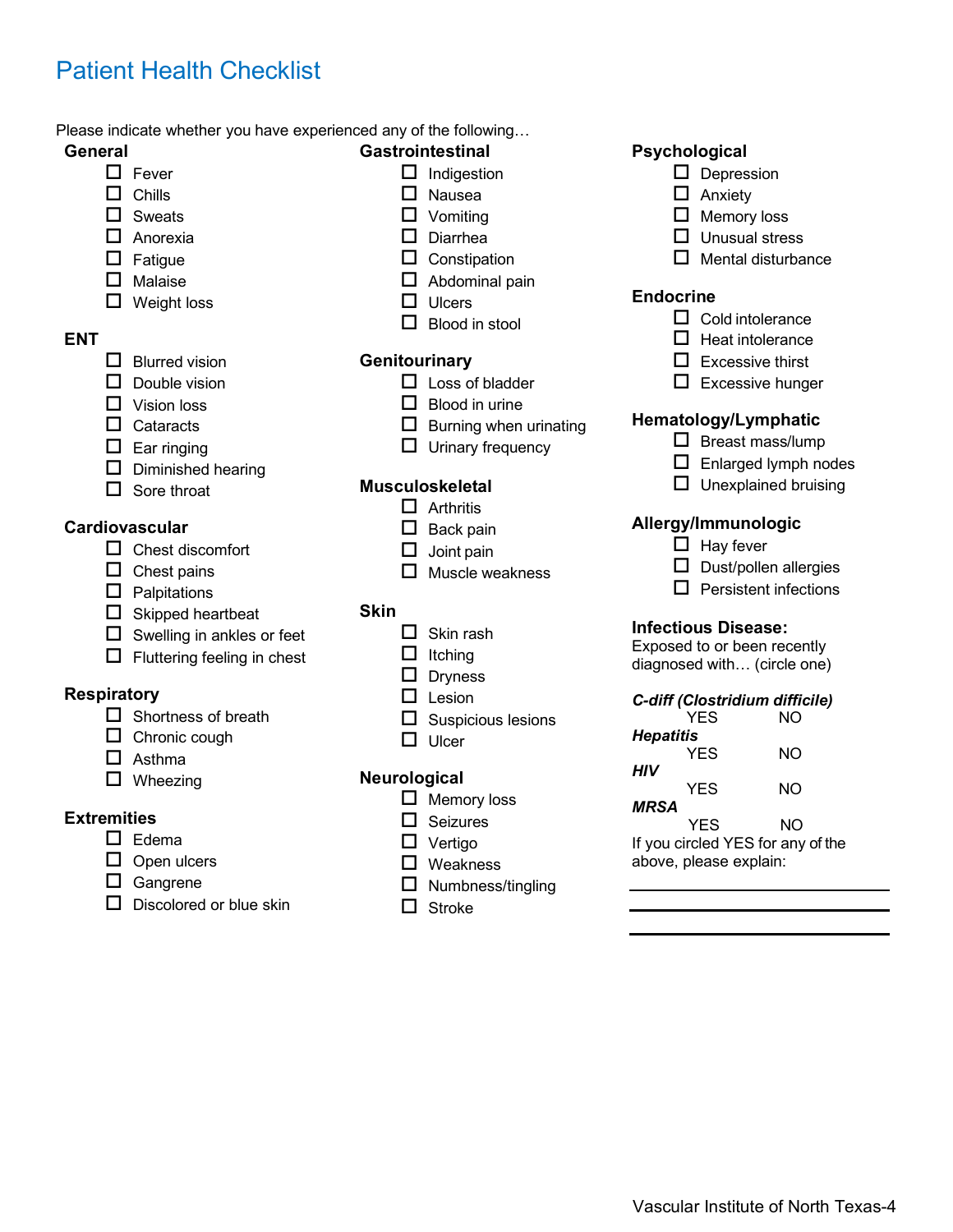# **Medication / Allergy History**

Are you currently taking Aspirin?  $\Box$  Yes  $\Box$  No

Please list all MEDICATIONS you take routinely (including current and previous chemotherapy):

| <b>Name of Medication</b>    | Dosage (mg) | <b>How many times daily</b> |
|------------------------------|-------------|-----------------------------|
|                              |             |                             |
|                              |             |                             |
|                              |             |                             |
|                              |             |                             |
|                              |             |                             |
|                              |             |                             |
|                              |             |                             |
|                              |             |                             |
|                              |             |                             |
|                              |             |                             |
|                              |             |                             |
|                              |             |                             |
|                              |             |                             |
|                              |             |                             |
| <b>Medication Allergies:</b> |             |                             |

**Other Allergies:** 

Immunizations:

When was your last flu shot? \_\_\_\_\_\_\_\_\_\_\_\_\_

Have you received the Covid 19 Vaccination?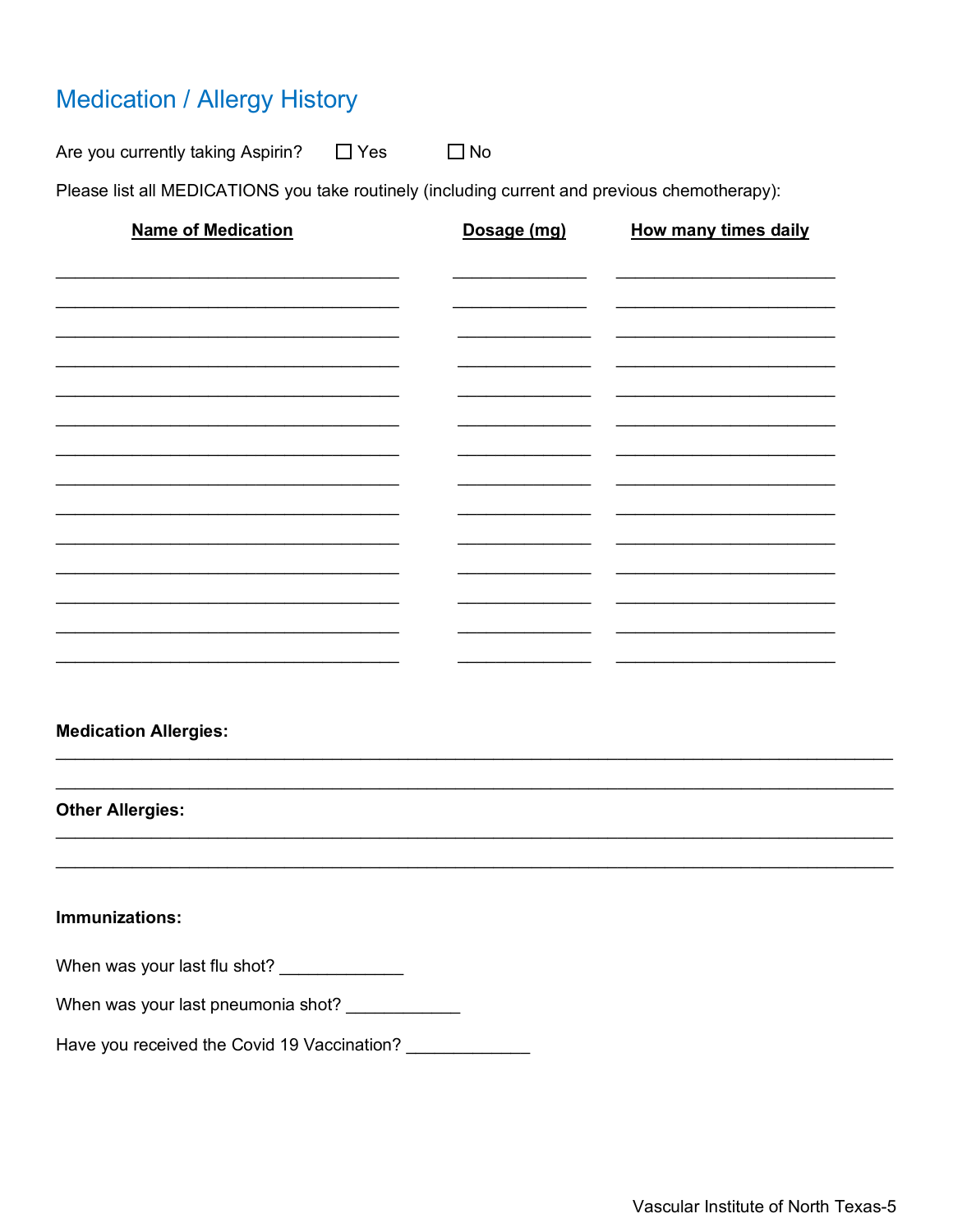# Demographic Information

| Patient's Name:                                                                                                                                                                                                                     |                                                                                                                                                                                                 |                               |                             |             |
|-------------------------------------------------------------------------------------------------------------------------------------------------------------------------------------------------------------------------------------|-------------------------------------------------------------------------------------------------------------------------------------------------------------------------------------------------|-------------------------------|-----------------------------|-------------|
| Last                                                                                                                                                                                                                                | First                                                                                                                                                                                           |                               | Middle Initial              |             |
|                                                                                                                                                                                                                                     |                                                                                                                                                                                                 |                               |                             |             |
|                                                                                                                                                                                                                                     |                                                                                                                                                                                                 |                               |                             |             |
| Home Phone: _________________________Cell: ___________________________Work: ________________________                                                                                                                                |                                                                                                                                                                                                 |                               |                             |             |
|                                                                                                                                                                                                                                     |                                                                                                                                                                                                 |                               |                             |             |
| <b>Permissions:</b> $ $ Home $ $<br>Mobile                                                                                                                                                                                          | I grant permission to have voice and/or text messages which may<br><b>Work</b><br>contain personal health information left on the phones selected.                                              |                               |                             |             |
|                                                                                                                                                                                                                                     |                                                                                                                                                                                                 |                               |                             |             |
|                                                                                                                                                                                                                                     |                                                                                                                                                                                                 |                               |                             |             |
| <b>Release of Records:</b>                                                                                                                                                                                                          | I hereby authorize Vascular Institute of North Texas to disclose my medical records including information<br>regarding my condition, treatment, imaging, and diagnosis to my emergency contact. |                               |                             |             |
| Marital Status:<br>$\Box$ Single                                                                                                                                                                                                    | $\Box$ Married<br>$\Box$ Widowed                                                                                                                                                                | $\Box$ Divorced               | $\Box$ Separated            |             |
| Occupation: <u>___________________</u> □ Employed                                                                                                                                                                                   | $\Box$ Retired                                                                                                                                                                                  | $\Box$ Student:               | $\Box$ Full Time            | □ Part Time |
| In order for our healthcare practice to meet the qualification requirements under the American Recovery and Reinvestment Act of 2009<br>we are required to obtain the following information:<br>1. Ethnicity □ Hispanic or Latino/a | $\Box$ Non-Hispanic                                                                                                                                                                             | $\Box$ Do not wish to respond |                             |             |
| 2. Race: C American Indian or Alaska Native                                                                                                                                                                                         |                                                                                                                                                                                                 |                               | □ Black or African American |             |
| $\square$ Asian                                                                                                                                                                                                                     | $\square$ White                                                                                                                                                                                 | $\Box$ Other Race             |                             |             |
| $\Box$ Native Hawaiian or Other Pacific Island $\Box$ Hispanic $\Box$ Do not wish to respond                                                                                                                                        |                                                                                                                                                                                                 |                               |                             |             |
| 3. Language: $\Box$ English                                                                                                                                                                                                         |                                                                                                                                                                                                 |                               |                             |             |
| <b>List Preferred Pharmacy</b>                                                                                                                                                                                                      |                                                                                                                                                                                                 |                               |                             |             |
|                                                                                                                                                                                                                                     |                                                                                                                                                                                                 |                               |                             |             |
|                                                                                                                                                                                                                                     |                                                                                                                                                                                                 |                               |                             |             |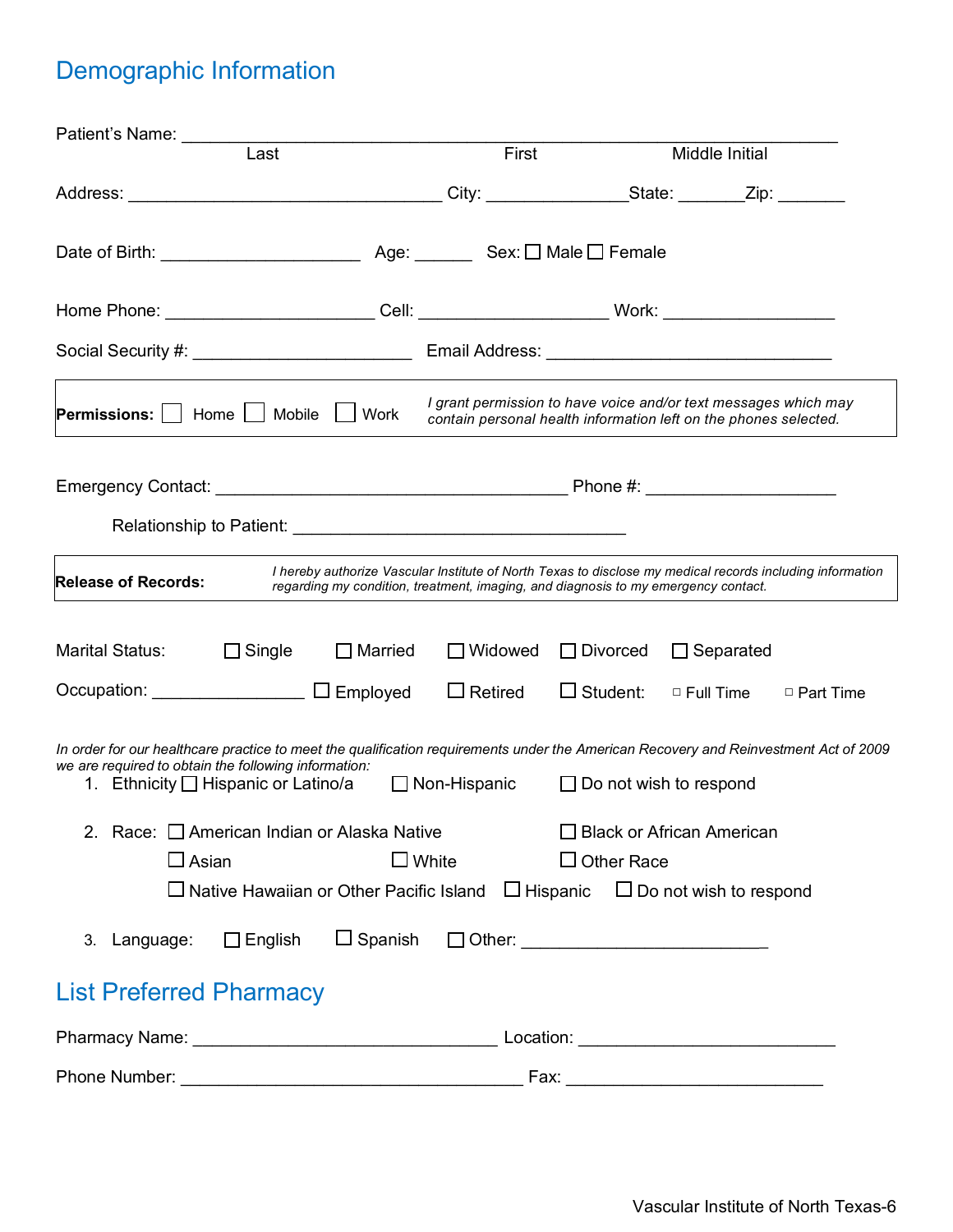# Physician Information

| <b>Primary Care Physician</b> |                                                                                                                                                                                          |
|-------------------------------|------------------------------------------------------------------------------------------------------------------------------------------------------------------------------------------|
|                               |                                                                                                                                                                                          |
|                               |                                                                                                                                                                                          |
| <b>Referring Physician</b>    |                                                                                                                                                                                          |
|                               |                                                                                                                                                                                          |
|                               |                                                                                                                                                                                          |
| <b>Additional Physicians</b>  |                                                                                                                                                                                          |
|                               |                                                                                                                                                                                          |
|                               |                                                                                                                                                                                          |
|                               |                                                                                                                                                                                          |
|                               |                                                                                                                                                                                          |
|                               |                                                                                                                                                                                          |
|                               |                                                                                                                                                                                          |
|                               |                                                                                                                                                                                          |
|                               |                                                                                                                                                                                          |
|                               |                                                                                                                                                                                          |
| <b>Release of Records:</b>    | I hereby authorize Vascular Institute of North Texas to disclose my medical records including<br>information regarding my condition, treatment, imaging, and diagnosis to the physicians |

above.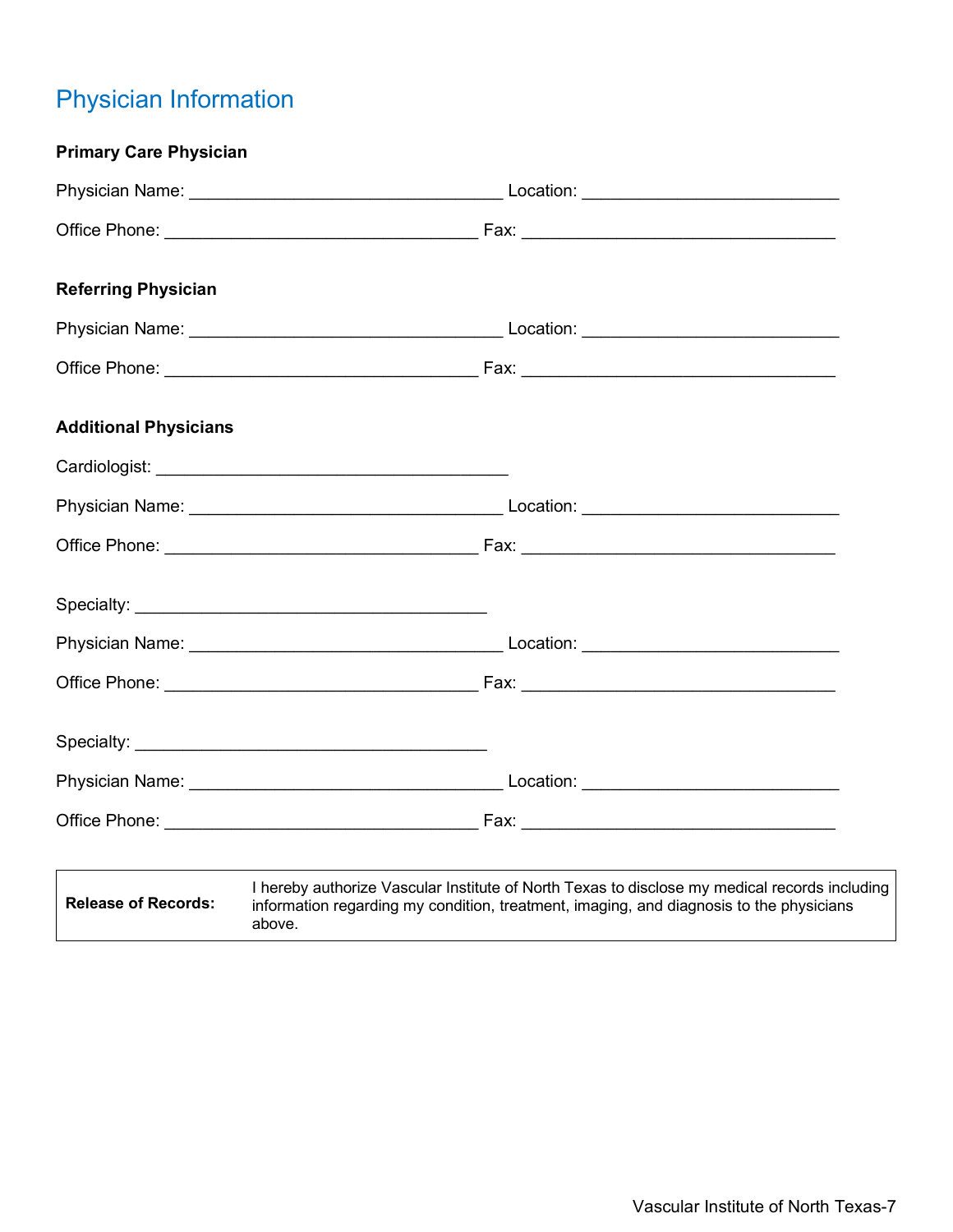# Insurance Information

| Relationship to Patient: □ Self □ Spouse □ Parent                                                                                                                                                                              |       |                |
|--------------------------------------------------------------------------------------------------------------------------------------------------------------------------------------------------------------------------------|-------|----------------|
|                                                                                                                                                                                                                                |       |                |
|                                                                                                                                                                                                                                |       |                |
| If different from patient:                                                                                                                                                                                                     |       |                |
|                                                                                                                                                                                                                                |       |                |
|                                                                                                                                                                                                                                |       |                |
|                                                                                                                                                                                                                                |       |                |
| Secondary Insurance: Management of the Contract of the Contract of the Contract of the Contract of the Contract of the Contract of the Contract of the Contract of the Contract of the Contract of the Contract of the Contrac |       |                |
|                                                                                                                                                                                                                                |       |                |
|                                                                                                                                                                                                                                |       |                |
|                                                                                                                                                                                                                                |       |                |
| If different from patient:                                                                                                                                                                                                     |       |                |
|                                                                                                                                                                                                                                |       |                |
|                                                                                                                                                                                                                                |       |                |
|                                                                                                                                                                                                                                |       |                |
| Responsible Party - Person responsible for receiving the financial statements.<br>$\Box$ SELF<br>□ Other - Please complete information below<br>Name:                                                                          |       |                |
| Last                                                                                                                                                                                                                           | First | Middle Initial |
|                                                                                                                                                                                                                                |       |                |
|                                                                                                                                                                                                                                |       |                |
|                                                                                                                                                                                                                                |       |                |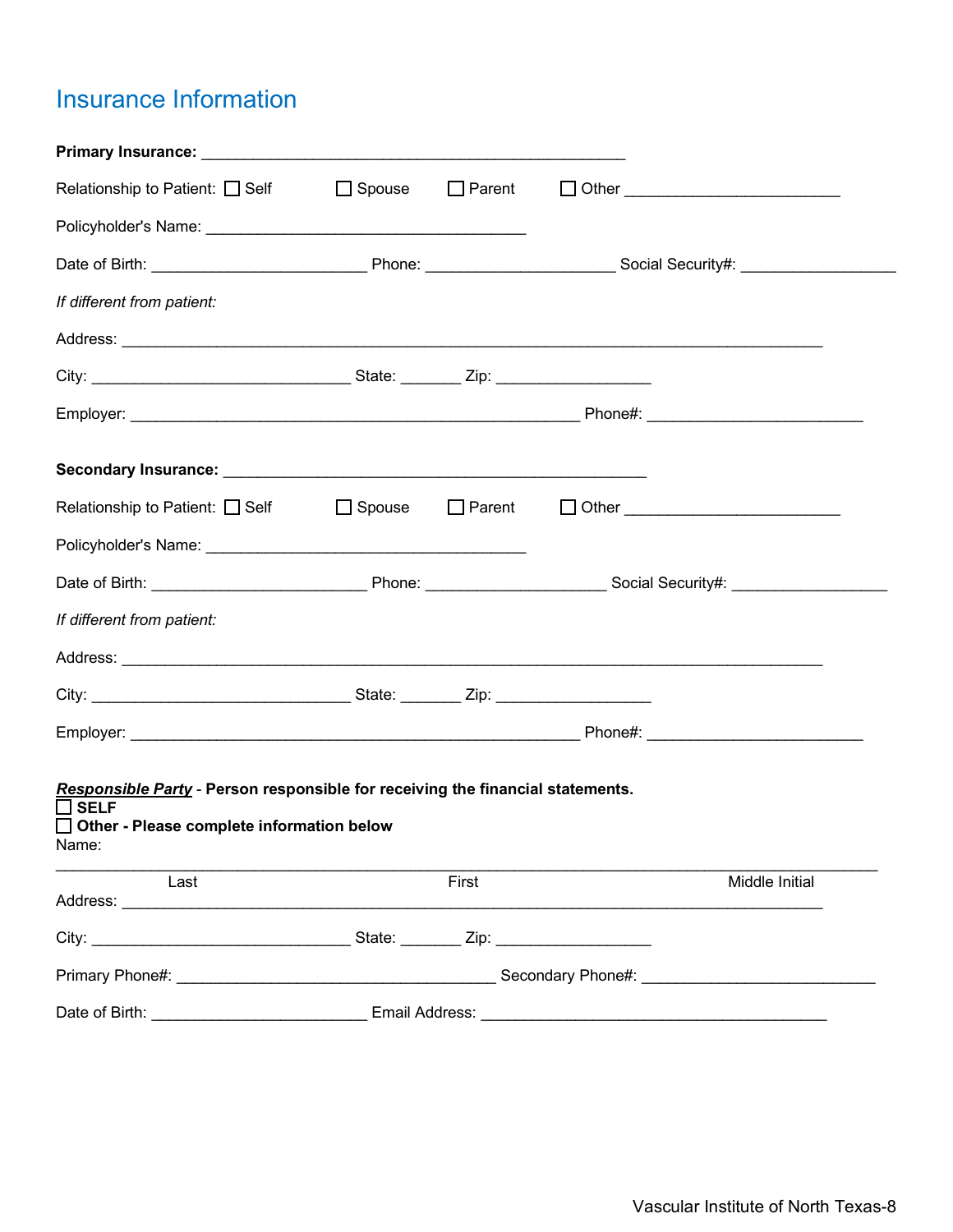# AUTHORIZATION TO RELEASE HEALTH INFORMATION

I authorize Vascular Institute of North Texas to release health/medical information of:

| This information is to be released to:                                                                                                                                                                           |                                                                                                                                                                                                                                                  |
|------------------------------------------------------------------------------------------------------------------------------------------------------------------------------------------------------------------|--------------------------------------------------------------------------------------------------------------------------------------------------------------------------------------------------------------------------------------------------|
|                                                                                                                                                                                                                  |                                                                                                                                                                                                                                                  |
|                                                                                                                                                                                                                  |                                                                                                                                                                                                                                                  |
|                                                                                                                                                                                                                  |                                                                                                                                                                                                                                                  |
|                                                                                                                                                                                                                  |                                                                                                                                                                                                                                                  |
|                                                                                                                                                                                                                  |                                                                                                                                                                                                                                                  |
|                                                                                                                                                                                                                  |                                                                                                                                                                                                                                                  |
| HIV, psychiatric disorders, sexually transmitted diseases, etc., unless herein except:                                                                                                                           | I understand that the information I have agreed to release to the aforementioned party may include sensitive clinical<br>information obtained during the dates listed below. These may or may not include treatment of substance or other abuse, |
| Office, Chart & Progress Notes<br>$\bullet$<br><b>Ultrasound Reports</b><br>$\bullet$<br>All documents that Vascular Institute of North Texas has ordered on your behalf.<br>$\bullet$<br>Covering records from: | This release includes all documents created by Vascular Institute of North Texas, such as but not limited to:<br>The date of its creation by Vascular Institute of North Texas, whether in the past or future.                                   |
| SHALL REMAIN IN EFFECT UNLESS OTHERWISE REVOKED.                                                                                                                                                                 | I UNDERSTAND THIS AUTHORIZATION MAY BE REVOKED IN WRITING AT ANY TIME. THIS AUTHORIZATION                                                                                                                                                        |
|                                                                                                                                                                                                                  |                                                                                                                                                                                                                                                  |
|                                                                                                                                                                                                                  |                                                                                                                                                                                                                                                  |
| <b>Advanced Medical Directive and Power of Attorney</b><br>Do you have an Advance Medical Directive?                                                                                                             | $\Box$ No<br>$\Box$ Yes<br>(You Must Check One)                                                                                                                                                                                                  |
| Do you have a Healthcare Medical Power of Attorney?                                                                                                                                                              | $\Box$ Yes<br>$\Box$ No<br>(You Must Check One)                                                                                                                                                                                                  |